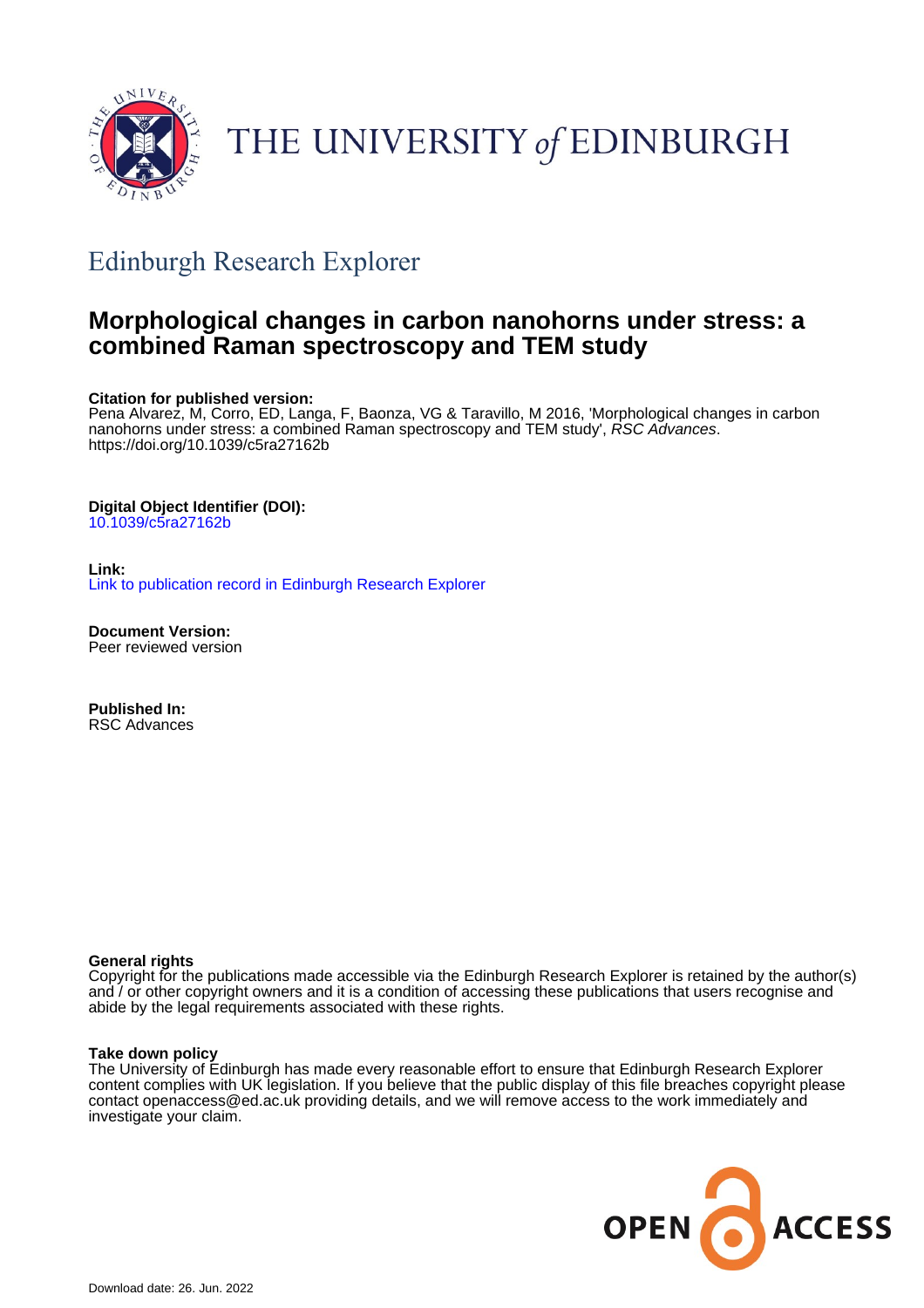## **Morphological changes in carbon nanohorns under stress: a combined Raman spectroscopy and TEM study**

Miriam Peña-Álvarez<sup>a</sup>, Elena del Corro<sup>a,b</sup>, Fernando Langa<sup>c</sup>, Valentín G. Baonza<sup>a</sup>, Mercedes Taravilloa\*

<sup>a</sup>MALTA-Consolider Team, Department of Physical Chemistry I, Chemistry Faculty, University Complutense of Madrid, 28040 Madrid, Spain

<sup>b</sup>J. Heyrovsky Institute of Physical Chemistry of the Academy of Sciences of the Czech Republic, v.v.i., Dolejskova 3, 182 23 Prague 8, Czech Republic

<sup>c</sup>University of Castilla-La Mancha, Instituto de Nanociencia, Nanotecnología y Materiales Moleculares (INAMOL), 45071, Toledo, Spain

\*mtaravil@ucm.es

#### **ABSTRACT**

In this work, we present the first study of highly compressed carbon nanohorns (CNHs). The experiments were performed in a sapphire anvil cell and the morphological changes induced in the CNHs samples were monitored simultaneously by Raman spectroscopy and subsequently by Transmission Electron Microscopy. CNHs samples subjected to a maximum stress of 8 GPa in a single direct compression cycle showed broadened Raman spectra, corresponding to carbonaceous regions with graphite-like structures, surrounded by debundled dahlias-like structures. However, samples subjected to a moderate stress single cycle (2 GPa) exhibit morphological changes from dahlia-like to bud-like structures. Finally, consecutive moderate stress cycles leads to the aggregation of such bud spheres towards the formation of a laminar material with horns-like structures at the edges; a very promising configuration for targeted functionalization. This study demonstrates the advantages of using stress for pretreating CNHs samples for subsequent reactivity and functionalization studies.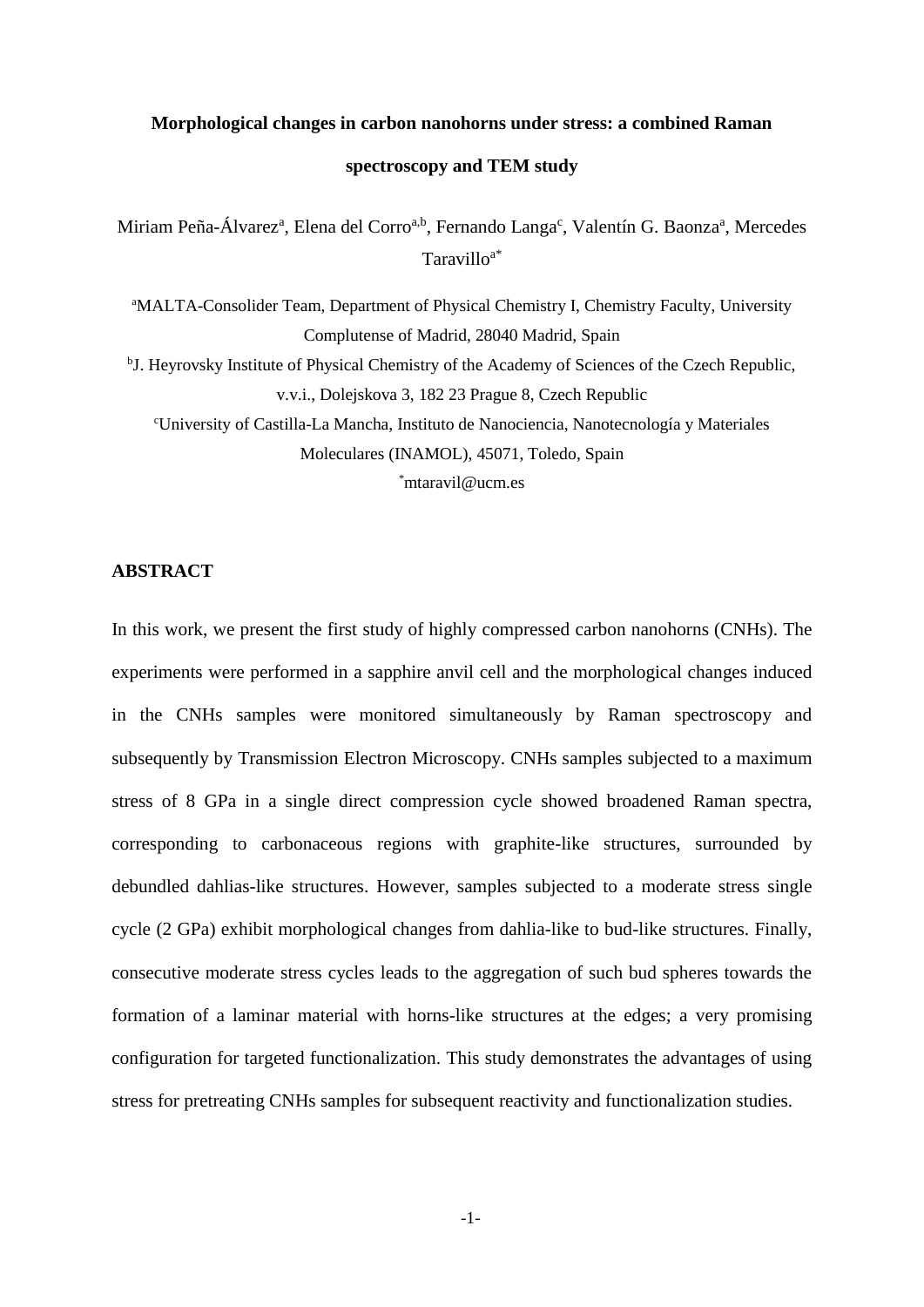#### **INTRODUCTION**

<span id="page-2-3"></span>Since the discovery of carbon nanotubes (CNTs) in 1991, <sup>1</sup> much research has been done to develop more efficient and cleaner synthetic routes. In 1999, Ijima *et al*., synthesized for the first time a related material: single walled carbon nanohorns (SWCNHs) which can be now obtained without the need of any catalyst. <sup>2</sup> This fact turns this new material into an excellent candidate to work with clean and pure carbon materials, so overcoming some of the CNTs disadvantages. SWCNHs are single graphitic sheets wrapped into nano-sized tubules of 2-3 nm diameter, closed with cone caps of average cone angel ~20°. Their tubular shape, together with their cone tip, provides CNHs a selective reactivity towards either the tip or the tube walls, connecting each region to certain functional groups. One key advantage is that, combined with other carbon materials such as fullerenes, functionalization reactions can be conducted in solution under mild conditions, in contrast to what occurs in CNTs.<sup>3</sup> Depending on the conditions under which they were produced, SWCNHs aggregate with different shapes; four different types have been identified: dahlia-like, bud-like, seed-like and petallike.

<span id="page-2-6"></span><span id="page-2-5"></span><span id="page-2-4"></span><span id="page-2-2"></span><span id="page-2-1"></span><span id="page-2-0"></span>CNTs are very stiff materials, with Young modulus of about 1  $TPa<sub>1</sub><sup>4,5</sup>$  whose response to high pressure has been already explored.6,7 Concerning morphological changes under stress, first, along their radial direction, CNTs collapse at certain pressure values, depending on their diameter and number of walls;<sup>8-12</sup> and second, high stress provides a mechanical alternative to debundle CNTs. [6](#page-2-0) So far, little is known about the response of CNHs to stress and possible debundling effects. Just, a few previous works $13,14$  showed how repeated hydrostatic compressions of SWCNHs up to 50 MPa, generated high bulk density nanocarbon material which could be used as methane storage with high capacity; due to the generation of two type of channels with different geometry, intratubular and interstitial.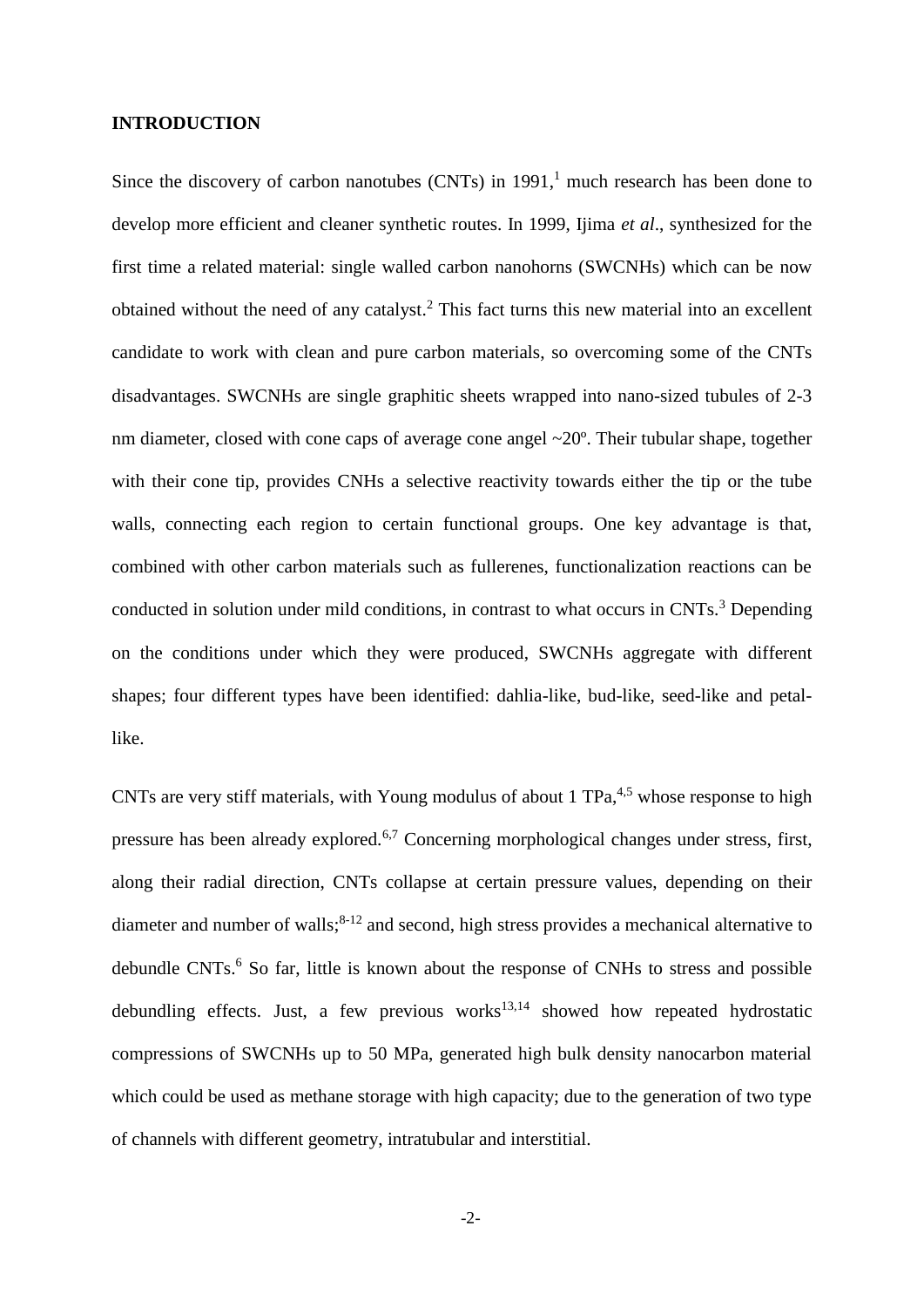<span id="page-3-1"></span>As in other graphitic materials, Raman spectroscopy is among the best diagnostic tools for providing information about the mechanical properties,  $7,15,16,17$  $7,15,16,17$  and the stress induced morphological changes.<sup>[13](#page-2-2)</sup> Additionally, molecular dynamics<sup>18,19,20</sup> studies carried out on graphene, have demonstrated how the mechanical properties of a graphene layer strongly depend on its morphology and defects distribution. The Raman spectra of CNHs appear quite similar to those of their CNTs analogues, but showing broader features. Due to their conical shape, CNHs present larger diameter distribution which implies a wider G band distribution; $21$  and the coexistence of pentagonal and heptagonal rings into the hexagonal carbon network also justifies the observed broadening of the D band.<sup>22</sup> However, in contrast to what is observed in the Raman spectra of  $CNTs$ ,  $2<sup>3</sup>$  radial breathing modes are absent in CNHs, probably because of their distorted symmetry.

<span id="page-3-0"></span>In this work, we study the changes induced by stress in several CNHs samples by combining in-situ Raman spectroscopy and Transmission Electronic Microscopy (TEM) on the recovered samples. We observe that the application of a single high stress cycle generates carbonaceous regions with graphite like structure, within a sample with broken dahlias morphology. However, after consecutive moderate stress-cycles over the same CNHs sample, a layered material with graphite-like surfaces and horns remaining on the edges is formed. These observations provide an important reference for characterizing CNHs in future applications and open new avenues for stress-controlled pretreatment of CNHs that may develop into tailored and targeted functionalization reactions.

#### **MATERIALS AND METHODS**

In this work we use dahlia-like aggregates of CNHs of 90% purity. They were produced by  $CO<sub>2</sub>$  laser ablation of graphite in the absence of any metal catalyst under an argon atmosphere (760 Torr) at room temperature, as described elsewhere. [2](#page-2-3)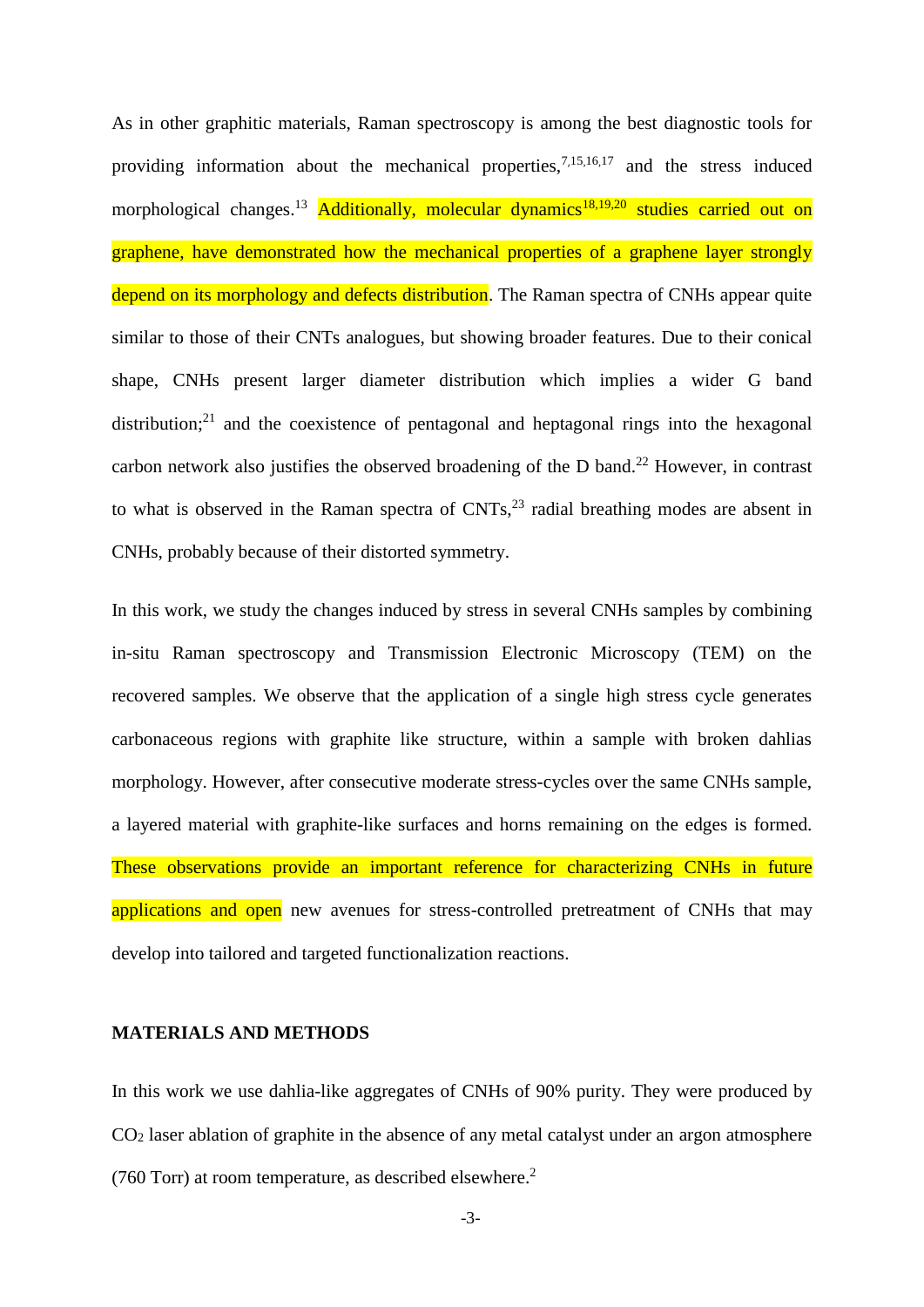*Raman spectroscopy*. Two Raman setups were used in this work. The first is based on an ISA HR460 monochromator using a 600 grooves·mm<sup>-1</sup> grating and liquid nitrogen cooled CCD detector (ISA CCD3000, 1024×256 pixels). The sample was excited at 532 nm using a Spectra Physics solid-state laser and the scattered light was collected using a 10x Mitutoyo long-working distance objective coupled to a 10x Navitar zoom. The second Raman setup is a confocal BWTEK Voyage<sup>TM</sup> BWS435-532SY spectrometer coupled to an Olympus BX51 microscope; we used a 532.0 nm solid-state laser as excitation line and a 20x long-working distance microscope objective. The CCD detector is based on a 2048×122 pixels backthinned Hamamatsu S10141-1107S chip, thermoelectrically cooled to 253 K. All the spectra were excited at laser powers of about 0.16 mW to avoid sample heating and damaging. Typical sampling areas were about 1-2  $\mu$ m in diameter. Spectra were measured at spectral resolutions of about 2-3 cm<sup>-1</sup> and calibrated with a standard Ne-emission lamp.

*TEM characterization*. Recovered specimens after stress were analyzed with a transmission electron microscope (JEOL JEM 2100 operated at 200 kV), and a high resolution transmission electron microscope (JEOL JEM-3000F, operated at 300 kV) from the spanish CNME facility. 24

*High stress experiments*. These experiments were conducted using a Sapphire Anvil Cell (SAC) described elsewhere. <sup>25</sup> The CNHs samples were supported on Inconel gaskets (not drilled), so that after the stress treatment the samples could be recovered to perform successful TEM experiments. Using this configuration non-hydrostatic stresses are generated and unwanted interactions between pressure-transmitting media and the CNHs samples are discarded. This configuration requires using the Raman shifts of the sapphire anvil bands  $(A_{1g})$ and E<sub>g</sub> modes at 417 and 750 cm<sup>-1</sup>, respectively<sup>26,27</sup>) as secondary standards to estimate the local effective stress,  $\sigma_{\text{eff}}$ , acting on the sample.<sup>28,29</sup> Two kinds of stress experiments were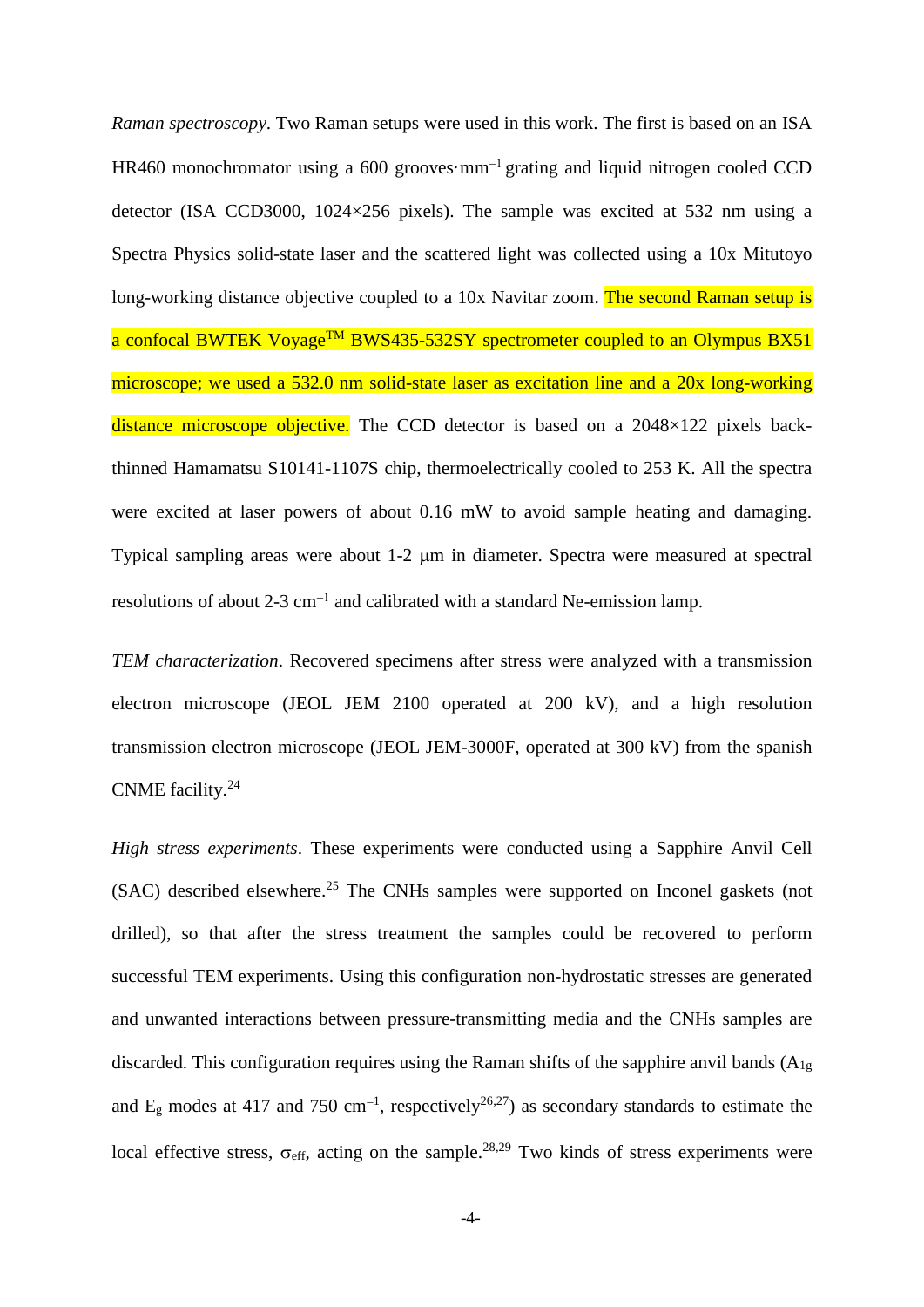performed. First, a single stress cycle up to 8 GPa was applied on a given sample, in which Raman spectra were collected at increasing small stress steps. Second, consecutive lower stress cycles (2 GPa, 20 cycles maximum) were applied over CNHs samples and Raman spectra were registered at the maximum stress and on the recovered sample). Both kinds of experiments were repeated to confirm the reproducibility of the measurements.

#### **RESULTS AND DISCUSSION**

<span id="page-5-3"></span><span id="page-5-2"></span><span id="page-5-1"></span><span id="page-5-0"></span>In Figure 1 we present the Raman spectrum of pristine SWCNHs at room conditions. It exhibits the typical  $sp^2$  defected carbon materials first-order features: the D (~1350 cm<sup>-1</sup>) and the G (~1589 cm<sup>-1</sup>) bands.<sup>30,31</sup> In CNHs the D band is originated from two kind of topological distortions relative to a perfect  $sp^2$  graphene hexagonal lattice: 1) layer folding, similar to a armchair-like edge in  $CNTs$ ,  $32$  and 2) pentagons to generate the characteristic conical-like shape and the CNH's apex.<sup>[22](#page-3-0)</sup> The later topological D band appears about 50 cm<sup>-1</sup> downshifted from the usually present D band; $^{22}$  $^{22}$  $^{22}$  thus deriving, at low resolution conditions, in a unresolved broad (Full Width at Half Maximum (FWHM)  $\sim$  60 cm<sup>-1</sup>) D band. The G band also presents a FWHM (*ca.* 55 cm<sup>-1</sup>) larger than graphite and graphene at room conditions<sup>33,34</sup> and it is centered at a slightly higher frequency.<sup>[31](#page-5-0)</sup> Such differences with respect to other pristine  $sp<sup>2</sup>$  carbon materials,<sup>35</sup> can be very likely attributed to remaining amorphous carbon (a-C) resulting from the CNHs synthesis. In fact, CNHs have a small percentage of a-C, which shows a G band around  $1510 \text{ cm}^{-1}$ ,  $30,31,36$  $30,31,36$  $30,31,36$  $30,31,36$  that contributes to additional broadening in both G and D profiles. The Raman spectrum of a-C also presents less intense Raman features around 1350 and 2750  $\text{cm}^{-1}$ ,<sup>37</sup> that cannot be distinguished in the spectrum of pristine CNHs but that may appear under compression. CNHs' first-order spectrum is also formed by the D' band, around 16[15](#page-3-1) cm<sup>-1</sup>, as a shoulder of the G band,<sup>15</sup> with an intensity proportional to that of the D band. <sup>38</sup> Regarding the second-order Raman spectra, the most intense contribution is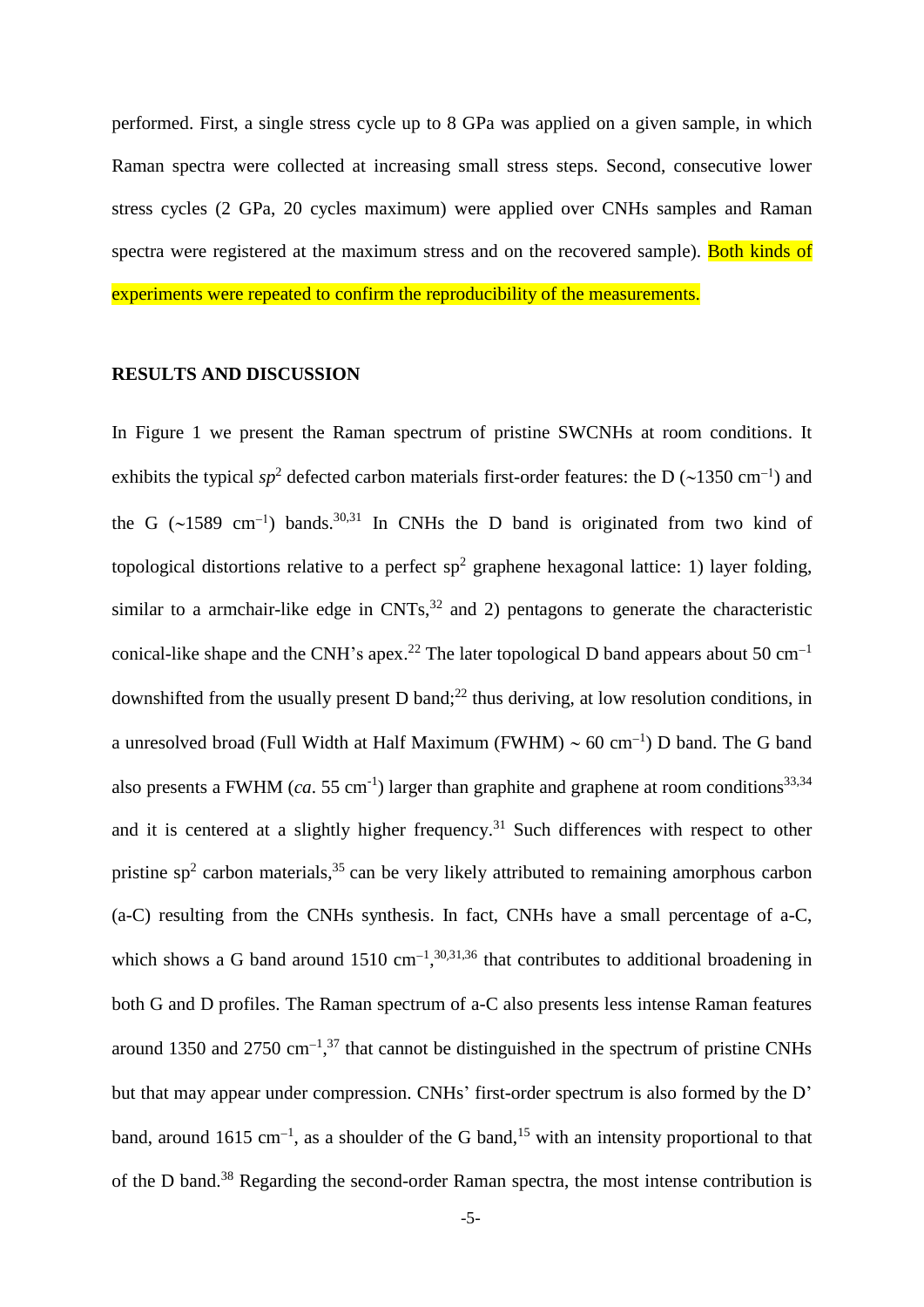the characteristic 2D band (2678 cm<sup>-1</sup>), which varies with the ABAB stacking of graphene layers in graphite<sup>39</sup> and the graphitic crystal size.<sup>40</sup> Additional Raman contributions like the D+D<sup> $\prime\prime$ </sup> band (2451 cm<sup>-1</sup>) and the D+D<sup> $\prime$ </sup> band (2799 cm<sup>-1</sup>),<sup>41</sup> which are also activated by disorder and showing intensities proportional to that of the D band, are observed in the Raman spectra of compressed CNHs.

#### **Morphological changes under high stress**

Figure 2 shows the evolution of the Raman spectrum of CNHs with increasing stress. As expected from previous carbon materials studies,  $6,34$  $6,34$  a general upshift with stress is observed. As already commented in the introduction, CNTs under compression undergo a flattening of their circular section<sup>[8,](#page-2-4)[9,10](#page-2-5)</sup> at a stress threshold that varies depending on the diameter and the number of walls in the tube.<sup>[11,12](#page-2-5)</sup> Specifically, the flattening stress barrier is lower for singlewalled tubes with larger diameter  $(0.8 \text{ GPa}$  $(0.8 \text{ GPa}$  $(0.8 \text{ GPa}$  for 1.6 nm diameter tubes).<sup>8</sup> Therefore, we may expect flattening of the horns in our CNHs samples (2-3 nm) at stresses below 0.5 GPa; this provides a stress limit beyond which additional compression would lead to the formation of graphite-like carbon.<sup>42</sup> Unfortunately, the stress value estimated for a similar transition in CNHs is below the detection limit in our experimental setup, and the evolution of the Raman frequencies with stress follows a linear behavior over the whole stress range monitored in this work. Moreover, the Raman spectrum of the recovered sample is presented in red in Figure 2; it shows an upshift of the main Raman features, giving a clear indication of a debundling process of the CNHs sample, similar to that already described in the literature for CNTs<sup>[6](#page-2-0)</sup> and confirmed by the TEM images discussed below.

An increase of the stress on the sample induces a broadening of the whole Raman spectrum. From a spectral profile analysis using Lorentzian contributions, we estimate that such broadening is more than 3 times larger for the D band than for the other first-order bands (G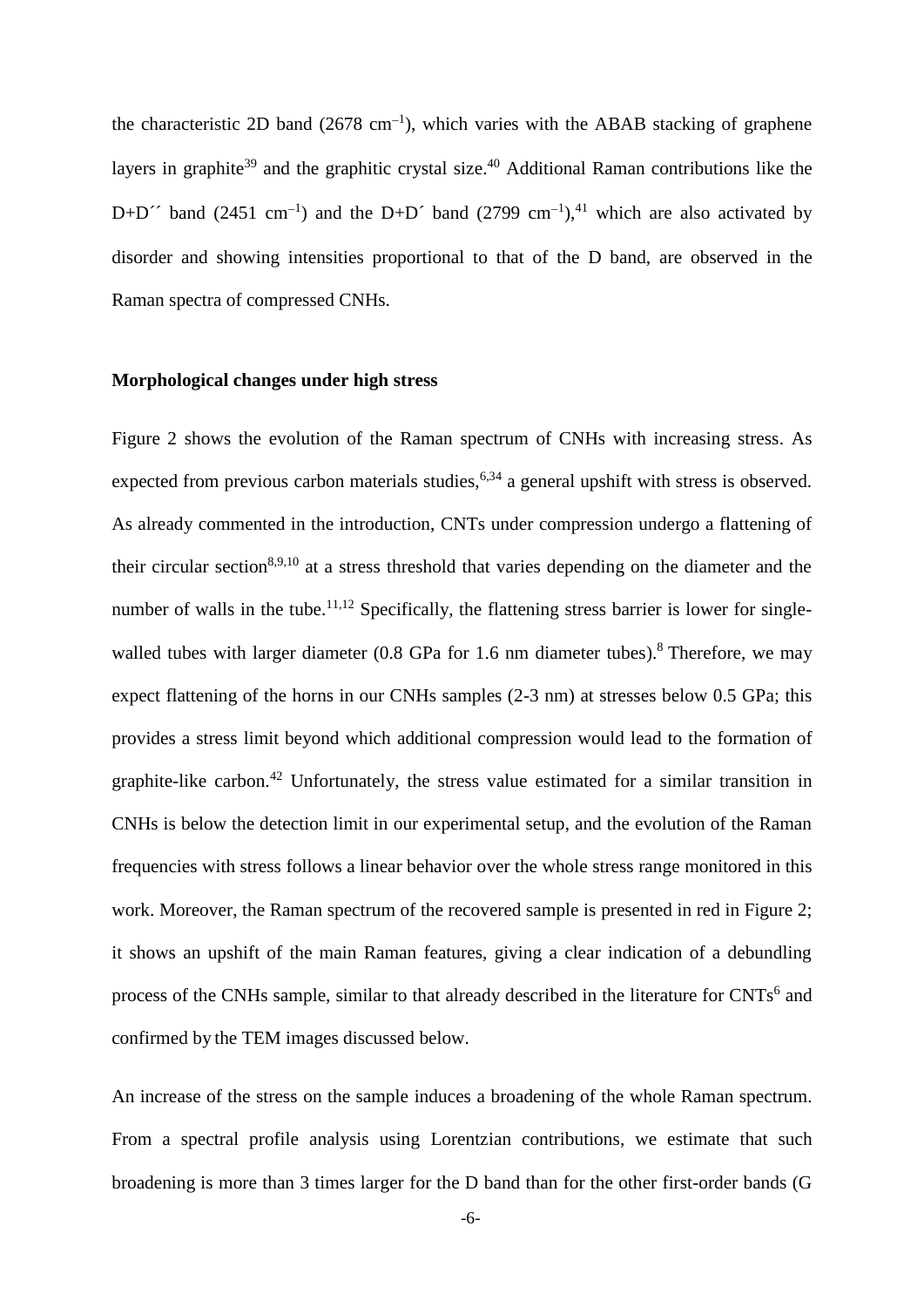and D'), see Figure 3a. On the other hand, a considerable broadening of the second-order spectrum occurs with increasing stress, and above *ca*. 6 GPa an unexpected vanishing of this spectral range takes place. As mentioned above, a-C presents broad contributions overlapping with the D, 2D and D+D' bands of carbon materials,  $37$  which are not visible in the Raman spectrum of pristine CNHs but may become more intense with the stress treatment, thus causing the broadening of the spectrum in the corresponding spectral regions. Moreover, vanishing of the combination bands and overtones is also characteristic of the formation of amorphous carbon material, so our findings are indicative of a drastic morphological transition in the compressed sample.

<span id="page-7-0"></span>The evolution of the intensity of the Raman bands induced by the stress is plotted in Figures 3b-c, related to the G band intensity. With stress the intensity of the D' band and the G band of a-C increases, a fact that at a first view could be simply related with an increasing generation of defects towards the sample destruction. However, interestingly, the D band decreases in intensity to become approximately equal to that of the G band, thus discarding this possibility. The intensity ratio G/D has been related with the relative amount of double (C=C) and single (C-C) bonds. In other words, such ratio establishes some sort of hybridization scale for the material under study, being infinite for HOPG graphite and zero for diamond.<sup>43, 44</sup> Our results reveal an increase in  $C=C$  bonds when the CNHs samples are subjected to large compression. Having into account the evolution with stress of the Raman spectra, as measured by the FWHMs and relative band intensities, we conclude that CNHs turn into a carbonaceous  $sp^2$  structure upon compression. Such modification appears to be only partially reversible, since the intensity of the second-order Raman spectrum after releasing the stress is not fully recovered.

<span id="page-7-1"></span>To give additional support to this conclusion we conducted series of TEM experiments on the recovered samples. In Figures 4 and 5 we show selected TEM images (under different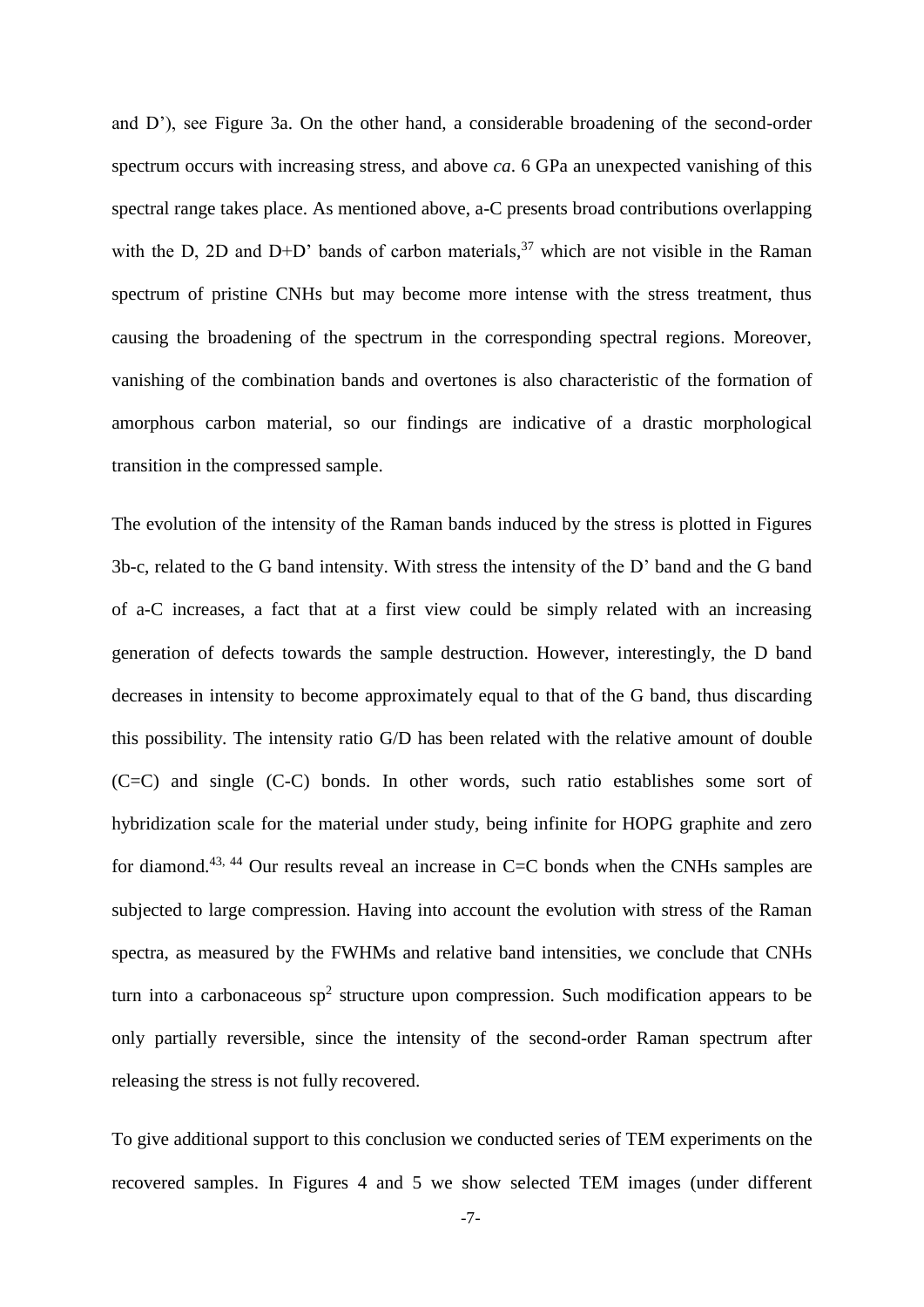<span id="page-8-0"></span>magnifications) of both pristine CNHs and the corresponding recovered sample after an 8 GPa stress cycle, respectively. The TEM images of the pristine sample correspond to CNHs aggregates exhibiting dahlia-like morphology. <sup>45</sup> The TEM images of the recovered samples resembles that of amorphous carbon (Figure 5a-b) at low resolution, but at the highest magnification a clear graphitic-like structure is distinguished (Figure 5c). Furthermore, a remarkable observation is that while the interlayer spacing between single CNHs is about 0.4 nm in pristine CNHs, which is 18% larger than that of graphite, <sup>46,47</sup> the interlayer distance deduced from Figure 5c is closer to 0.34 nm, which exactly corresponds to the typical van der Waals interlayer distance in graphite. This observation justifies the relative increase observed in the  $I_G/I_D$  ratio deduced from the Raman spectra. In other regions of the recovered sample (Figure 5d-f) we observe that the CNHs still remain as aggregates, but they have lost their initial dahlia-like shape. These regions consist of aggregates of debundled CNHs, in good agreement with the remaining upshift observed in the Raman spectrum of the recovered sample (notice that the aggregates have some of their original arrangement, and there are more individual horns which look more parallel to each other).<sup>48</sup> Both kind of TEM images, those corresponding to  $sp^2$  amorphous carbon and those to debundled aggregates, confirms our previous discussion on the Raman spectrum of the recovered samples (bottom red spectrum in Figure 2): the G band of amorphous  $sp<sup>2</sup>$  carbon contributes, but the G band of the CNHs still predominates.

Thus, the application of stress promotes a morphological change in CNHs that generates carbonaceous regions with graphite like structure within regions of broken dahlia-like morphology. We believe that these two different responses to stress depending on the region are simply due to different CNHs concentrations in the sample. When the CNHs sample is low concentrated and has the purest quality (low a-C content), the applied stress is essentially invested in debundling the dahlia-like structures; however, in more concentrated samples,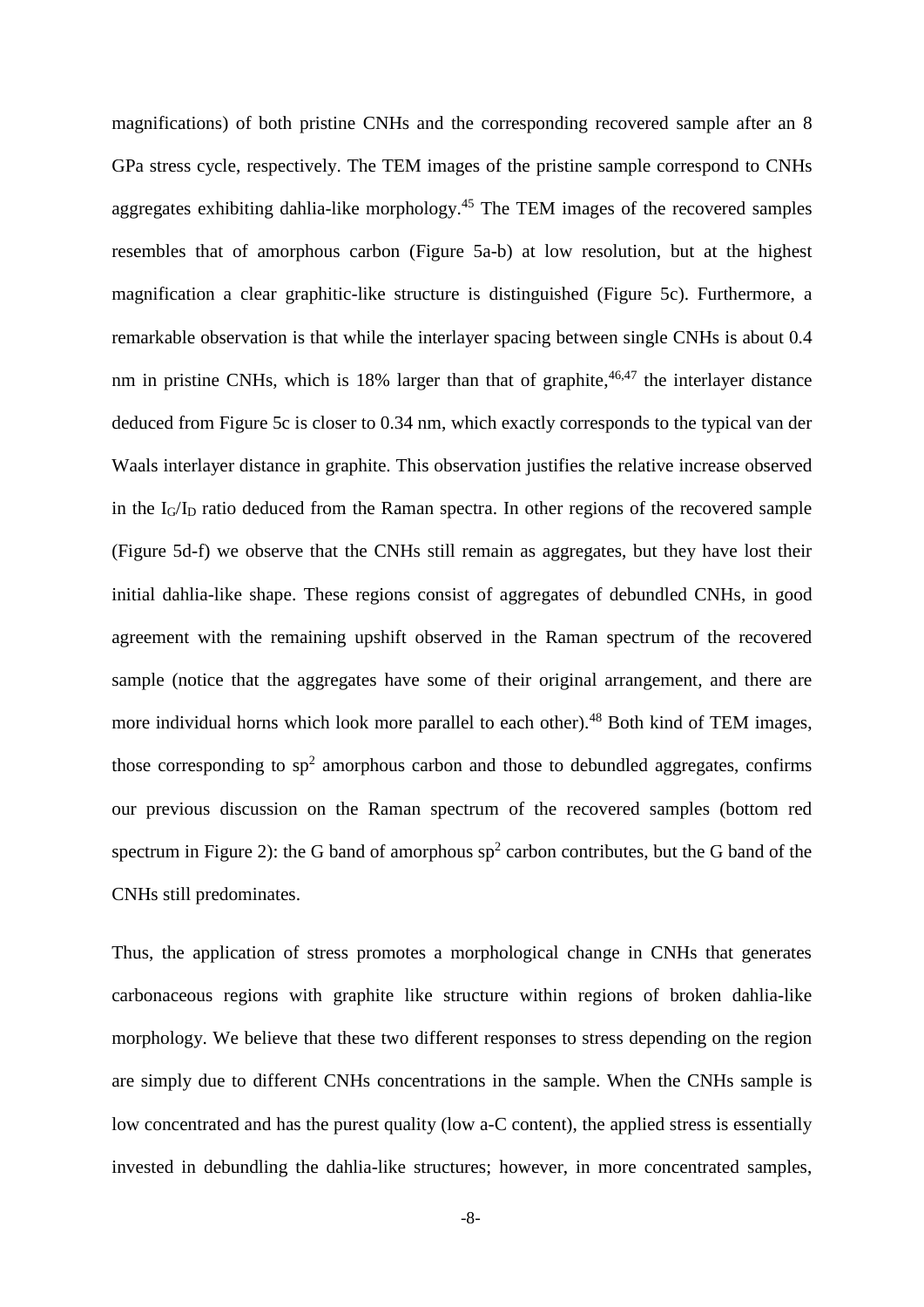with larger amount of a-C, the formation of graphite like lumps upon stress is observed, as if a-C were acting as a seed for generating such kind of morphology.

#### **Moderate compression/decompression cycles on CNHs**

We also subjected different CNHs samples to several moderate-stress cycles (maximum stress ~2 GPa), in order to analyze a possible high bulk density material formation like that obtained by other authors elsewhere,  $13,14$  $13,14$  after consecutive 50 MPa hydrostatic pressure cycles. In Figure 6 we compare the Raman spectra of the recovered samples after consecutive compression-decompression cycles with the Raman spectrum of pristine CNHs. In contrast to the increase in the a-C content observed after a higher stress treatment, when the samples are subjected to several moderate-stress cycles the graphitic crystallinity remains, as proven by the Raman spectra of the recovered sample where the second order features remain visible and the G band of the amorphous carbon does not increase. In contrast with the observations of Bekyarova *et al.*, [13,](#page-2-2)[14](#page-2-6) broadening of the Raman spectrum is barely observed; furthermore, we see in Figure 7a that the FWHM of the G band remains almost unaltered after the stress cycles (in fact, it is slightly narrowed). Moreover, the FWHM of the D band also narrows in about 30  $\text{cm}^{-1}$ , with respect to that of pristine CNHs, in a sample recovered after 20 stress cycles. This result, together with the slight narrowing of the G band, is indicative of the disappearance of the pentagonal defects and the conical shapes contributions to the spectrum; a conclusion also confirmed by TEM experiments, as will be discussed below. Additionally we observe in Figure 7b that the frequency of the G band of CNHs decreases in about 10 wavenumbers upon stress cycling, approaching the reference value of the G band of highly oriented pyrolytic graphite (HOPG).<sup>[33,](#page-5-3)[49](#page-10-0)</sup> Regarding the intensities variations we observe in Figure 7c that the ratio  $I_G/I_D$  decreases from 0.85 to 0.60 after consecutive stress cycles, thus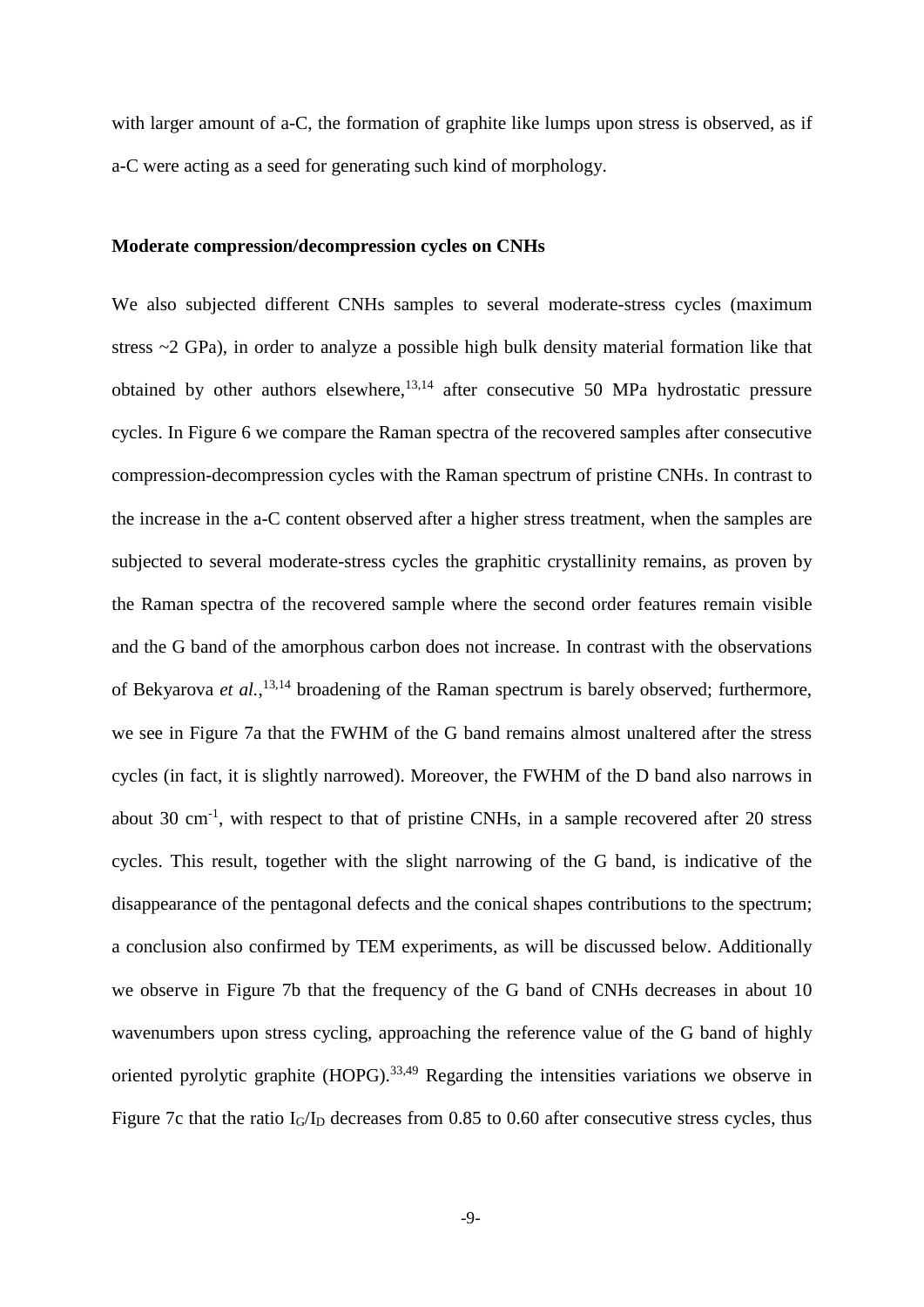indicating significant changes in the ratio double  $(C= C)$  to single  $(C-C)$  bonding in the sample.<sup>[43](#page-7-0)[,44](#page-7-1)</sup>

<span id="page-10-0"></span>The above findings are supported by the TEM and HRTEM images of the recovered samples shown in Figure 8. After one stress cycle, a transition from dahlia-like to bud-like carbon nanohorns takes place (Figure 8a-e).<sup>[45,4](#page-8-0)9</sup> In this new morphology the horns do not protrude out from aggregates' surface, in contrast to what occurs in the dahlia-like arrangement. Samples consisting of variable CNHs concentrations were subjected to a single stress cycle, and in all cases a certain amount of isolated bud-like aggregates appeared, more extensively in low-concentrated CNHs samples. Thus, it seems that for a single moderate stress cycle bud-like aggregates tend to isolate instead of forming larger protuberances. However, after several consecutive stress cycles (up to six) we observed that the bud-like spheres tend to aggregate (Figure 8f-h) towards the creation of graphite-like surfaces with horns at the edges (Figure 8i-l). After six or more stress cycles, we observe the formation of a layered material (Figures 8m-o), similar to that obtained after a high temperature treatment of CNHs, [49](#page-10-0) but with a larger degree of disorder.

#### **CONCLUSIONS**

SWCNHs samples have been subjected to several high stress treatments and characterized by combined TEM and Raman spectroscopy in order to evaluate morphological changes upon compression. After a single high stress cycle of ~8 GPa, we observed the appearance of two different formations depending on the concentration of the pristine CNHs samples: debundled dahlias and graphite like lumps (turning into amorphous  $sp<sup>2</sup>$  carbon). In contrast, after single lower stress cycle of ~2 GPa the transition from dahlia to bud-like sphere is observed.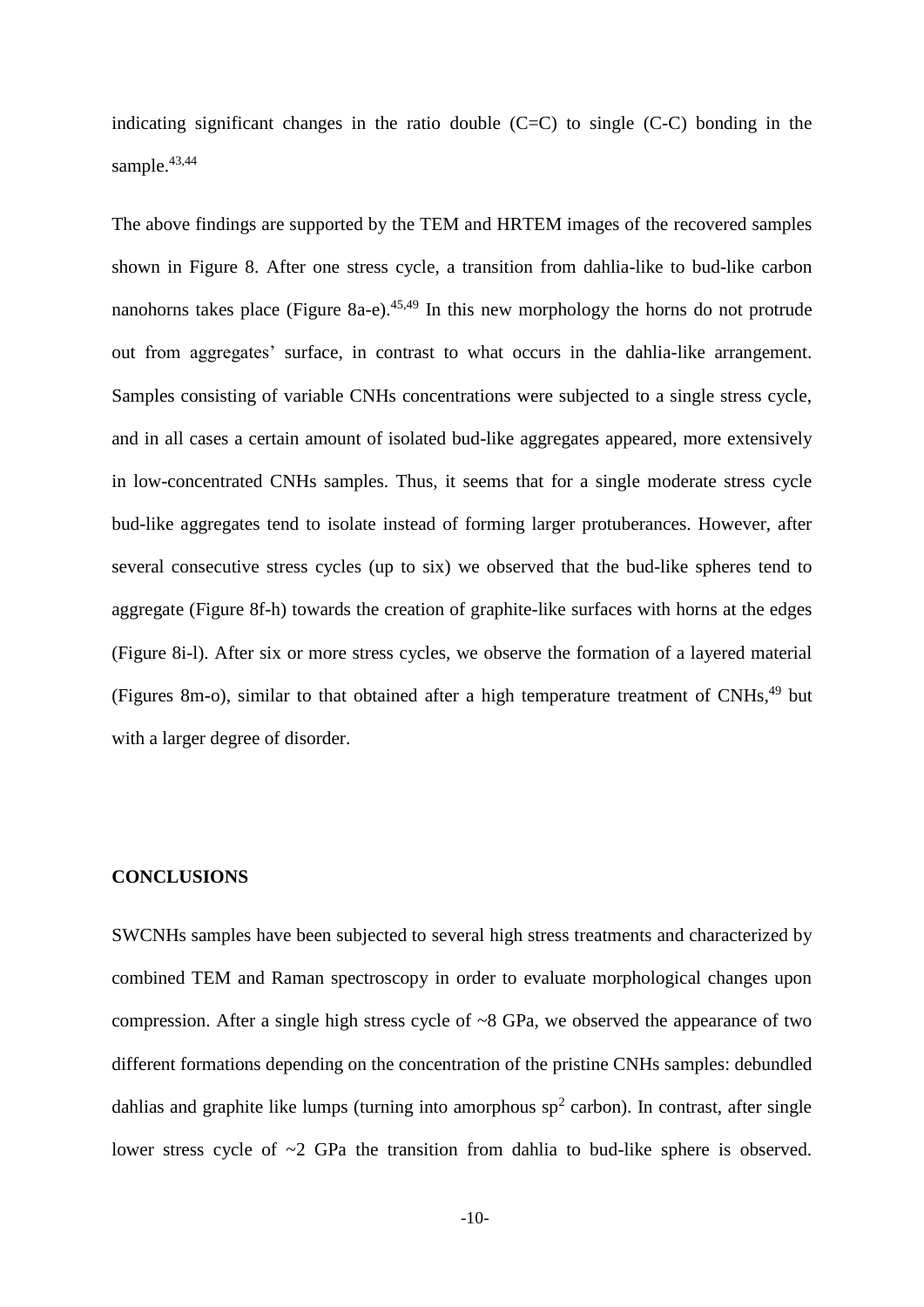Consecutive 2 GPa cycles leads to the aggregation of the bud-like spheres towards the formation of a layered material (with  $sp^2$  graphitic crystallinity) in whose edges, remnant horn structures can be found. All these findings demonstrate the advantages of using high to moderate stress for pretreating CNHs samples, thus increasing their subsequent reactivity and, moreover, opening new possibilities for a tailored and targeted functionalization. Finally, it would be interesting to study the effect of such treatments in their electronic properties.

#### **ACKNOWLEDGEMENTS**

We thank Prof. Masako Yudasaka from Nanotube Research Center, National Institute of Advanced Industrial and Technology, Higashi, Japan for a critical reading of the manuscript. We also thank Prof. Iijima (Meijo University) for providing us with the Carbon Nanohorn sample. This work has been supported by MINECO through the projects CSD2007-00045, CTQ2012- 38599-C02-02 and CTQ2013-48252-P. We thank the National Center for Electron Microscopy at Universidad Complutense de Madrid for facilities. MPA is grateful to the Spanish Ministerio de Educación, Cultura y Deporte for an FPU grant.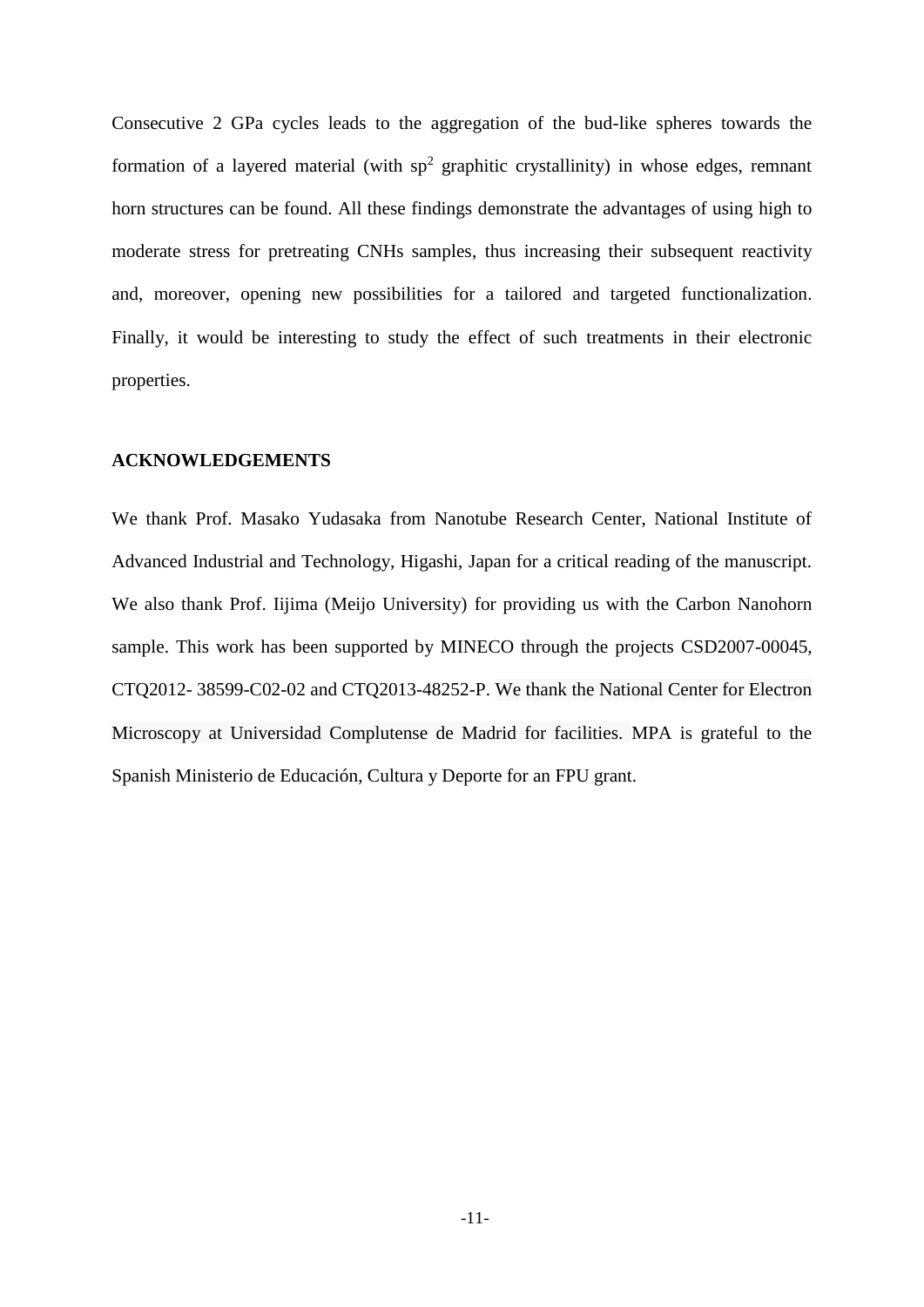### **FIGURES AND CAPTIONS**



Fig 1. Raman spectrum of pristine CNHs. They are shown the different contributions as colored curves.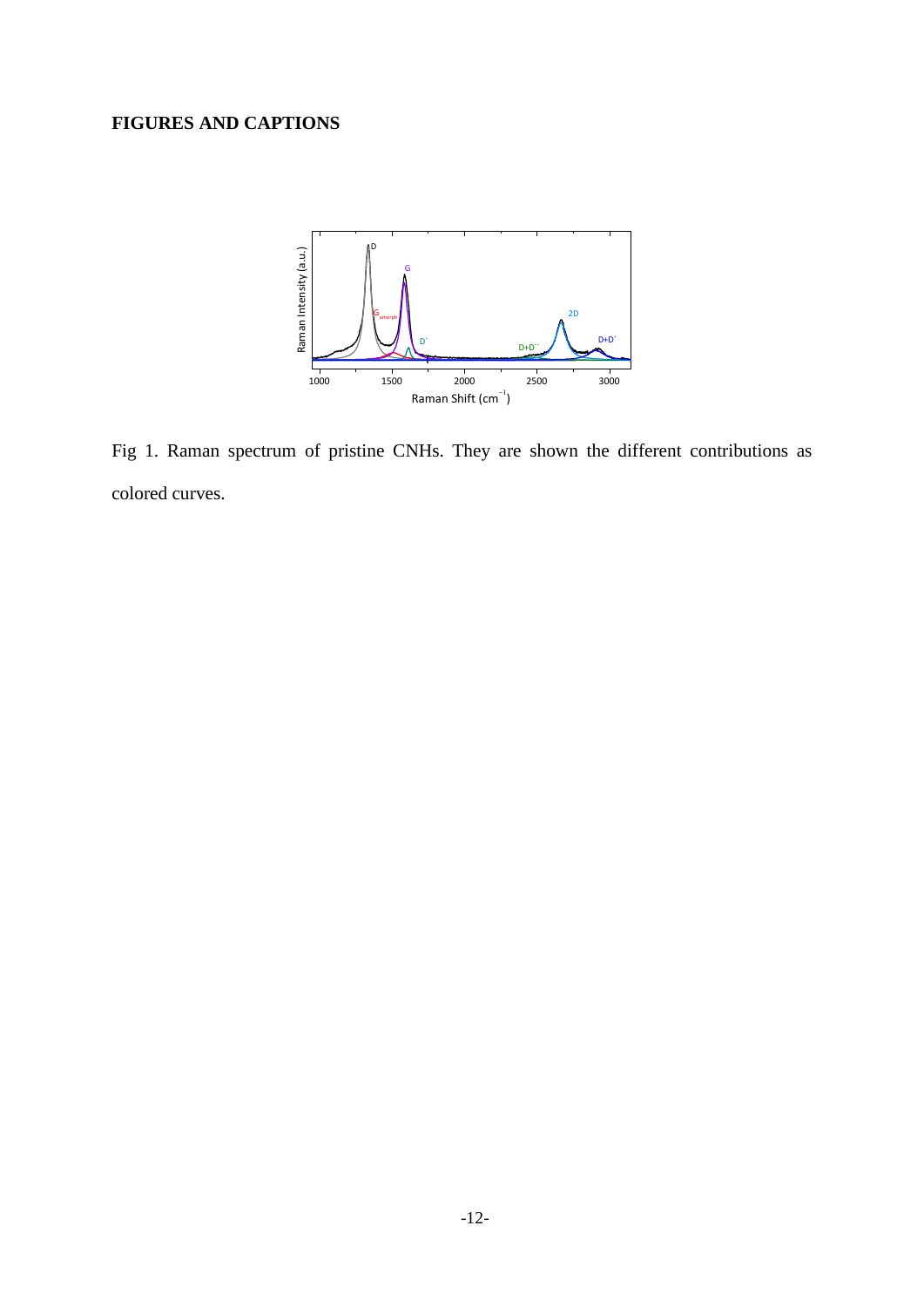

**Fig. 2** Raman spectra of CNHs with increasing stress. (a) Fundamental bands in the spectral range 1200-1800 cm<sup>-1</sup> and (b) combination bands and overtones from 2300 to 3500 cm<sup>-1</sup>. In (a) the Lorentzian functions representing the most relevant bands are plotted in different colors.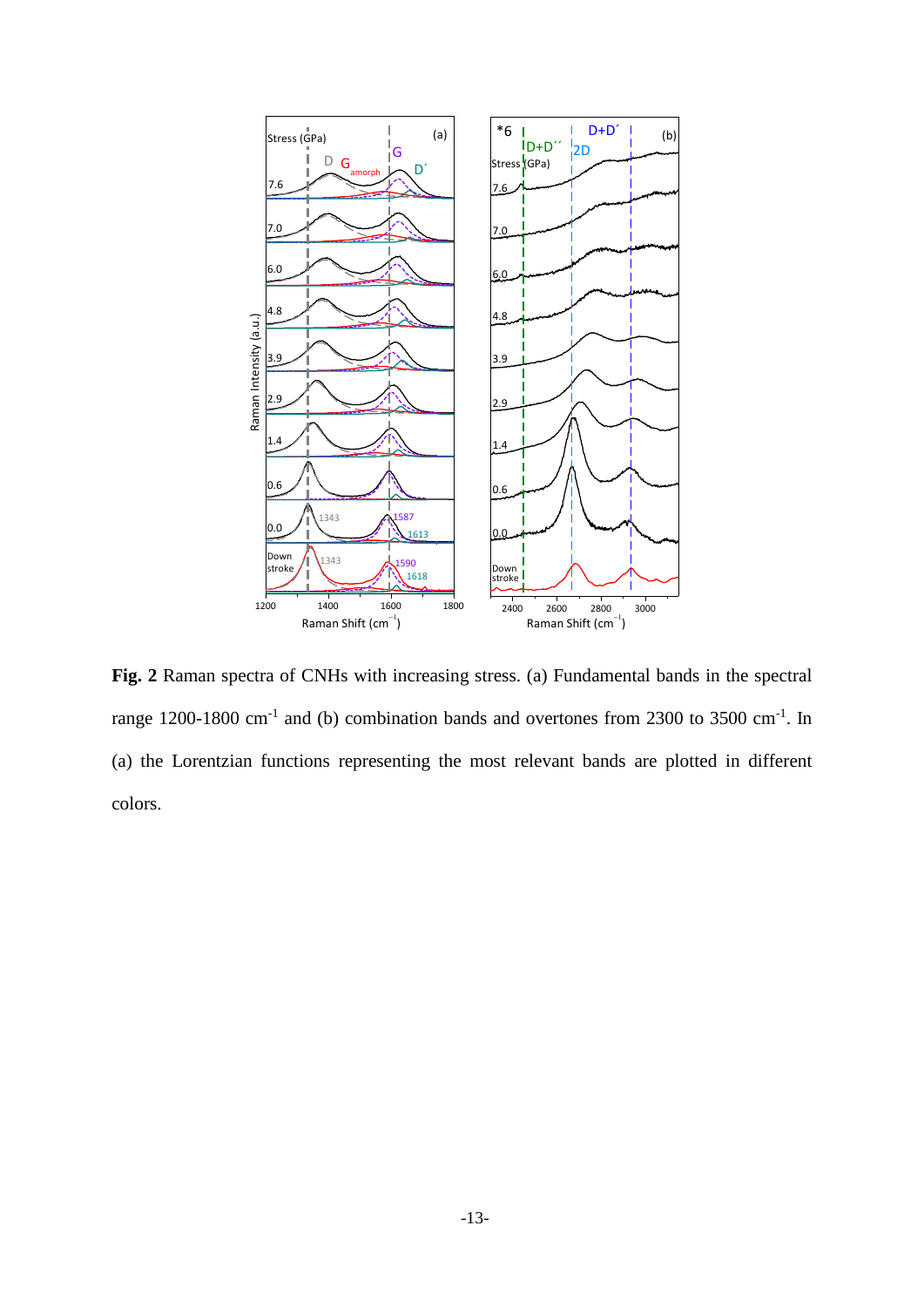

Fig. 3 (a) FWHM of the D, G and D' bands as a function of applied stress. Intensity ratios (b)  $I_G/I_D$  and (c)  $I_G/I_D$ ' and  $I_G/I_{a\text{-}CG}$  as a function of stress.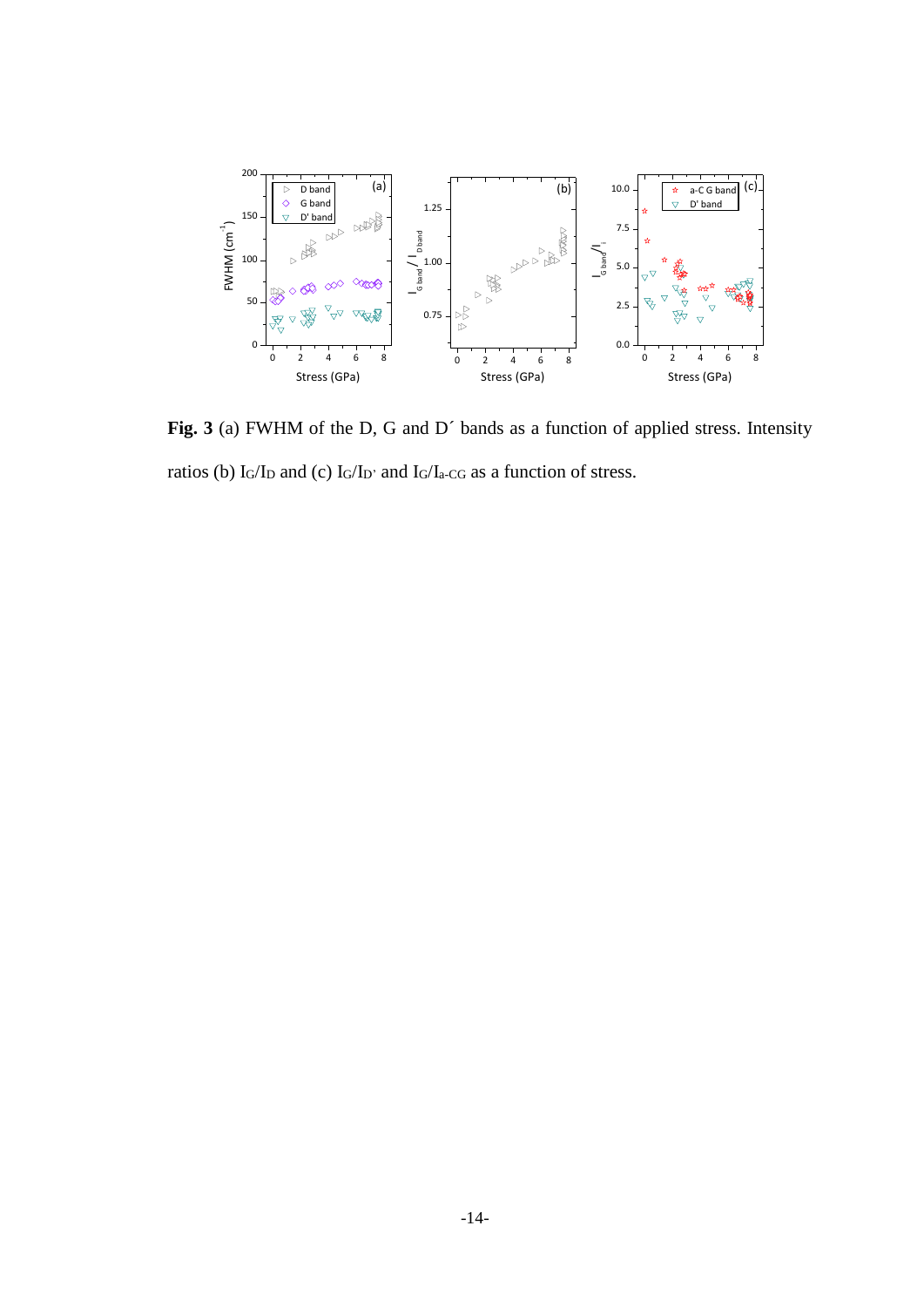

**Fig. 4** TEM images of pristine CNHs samples at different magnifications: dahlia-like aggregates.



**Fig. 5** TEM images at different magnifications of the CNHs sample recovered after a 8 GPa stress cycle, in two different regions, A (a-c) and B (d-f), with graphite-like amorphous carbon and broken dahlias morphologies, respectively.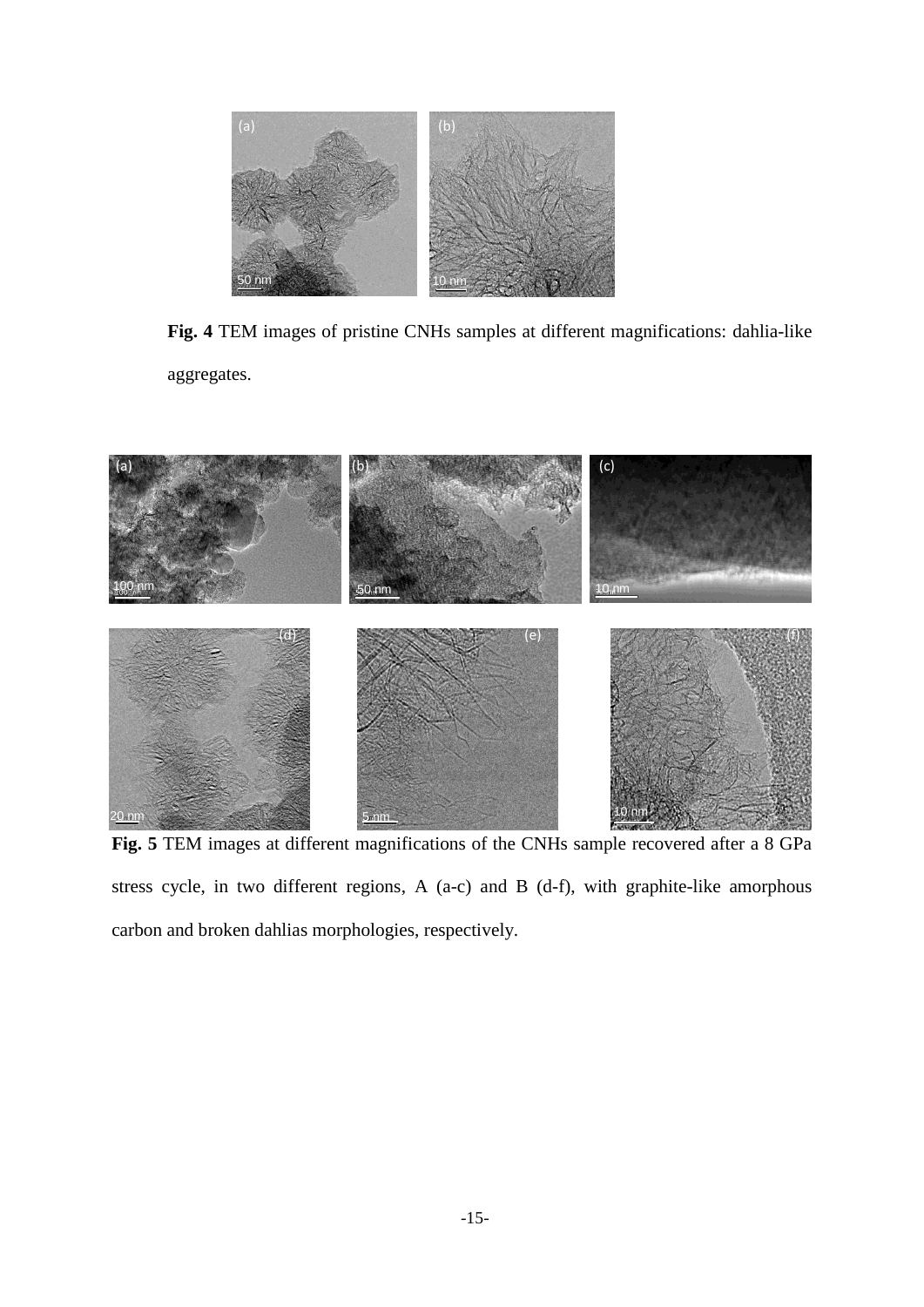

**Fig. 6** Raman spectra of a CNHs sample recovered after different consecutive stress cycles up to *ca*. 2 GPa. Labels indicate the maximum cycle number reached for each sample. The red spectrum at the bottom corresponds to that of the pristine CNHs sample.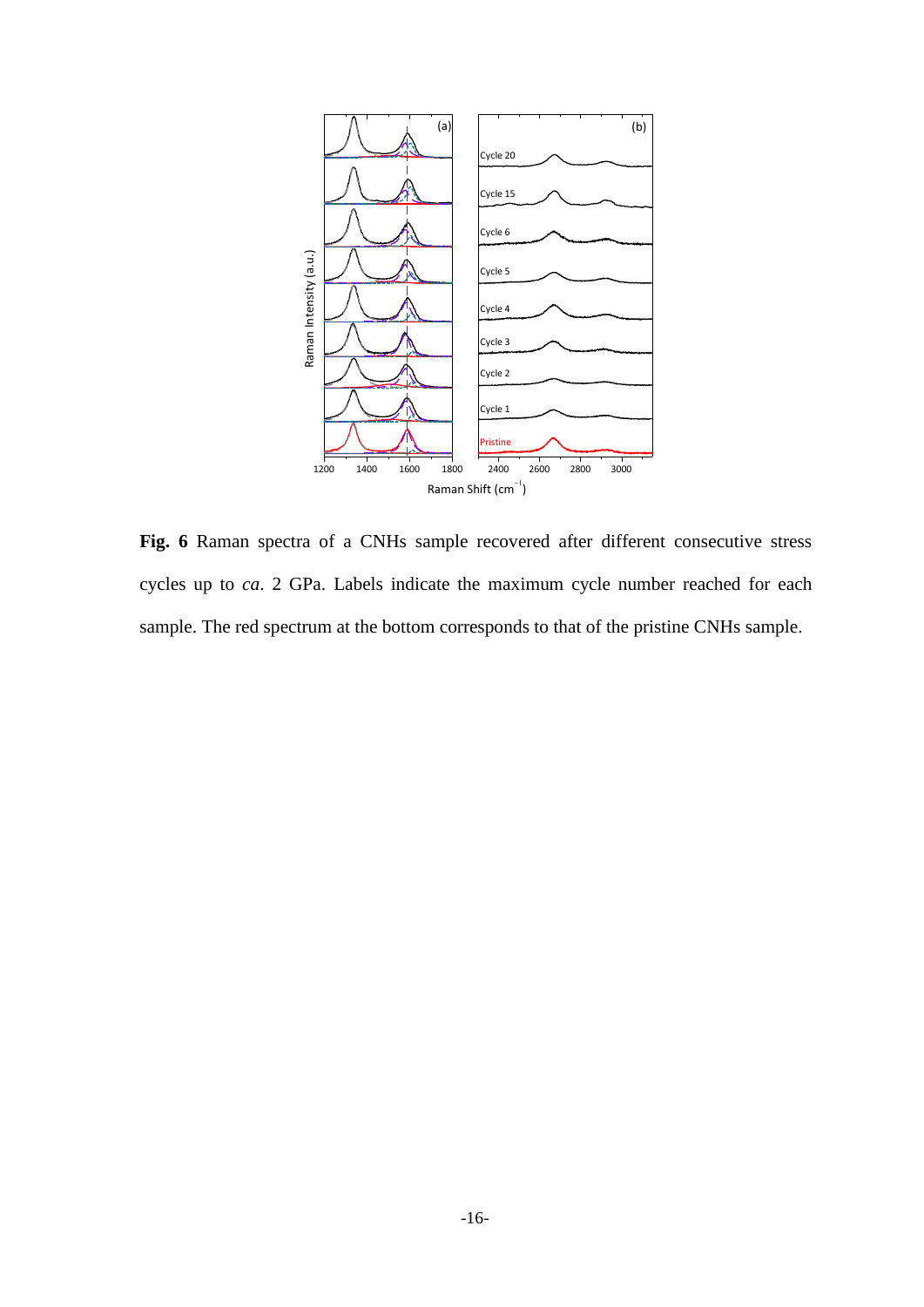

**Fig. 7** Characteristics of the D and G bands in recovered CNHs samples as a function of the number of consecutive stress cycles: (a) FWHM, (b) Raman shift and (c) intensity ratio (I<sub>G</sub>/I<sub>D</sub>).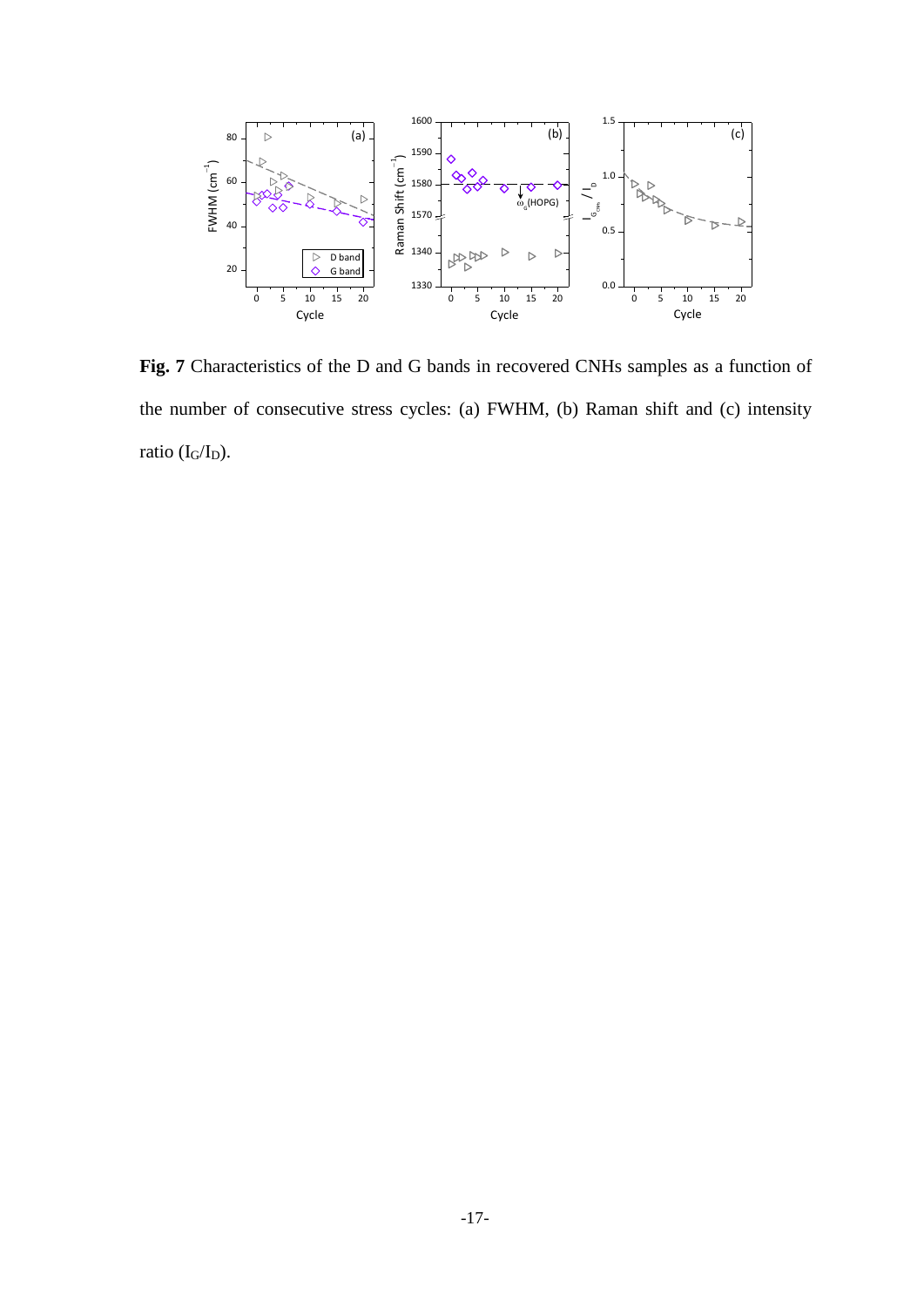| Cycle 1: bud-like aggregates                                 |                  |                                 |                |         |
|--------------------------------------------------------------|------------------|---------------------------------|----------------|---------|
| (a)<br>200 nm                                                | (b)              | (c)                             | (d)<br>$20$ nm | $20$ nm |
| Cycle 3: lumps of bud-like aggregates                        |                  |                                 |                |         |
| nm                                                           | (g)<br>20 nm     | (h)<br>50 nm                    |                |         |
| Cycle 6: towards graphitic sheets with edges formed by horns |                  |                                 |                |         |
| 00 n                                                         | $100 \text{ nm}$ | $\mathbf k$<br>10 <sub>nm</sub> | Ealan          |         |
| Cycle 20: defected layered sheets                            |                  |                                 |                |         |
| $100$ nm                                                     | (n)<br>20 nm     | (o)<br>$10 \text{ nm}$          |                |         |

**Fig. 8** Selected TEM images of the CNHs samples recovered after a certain number of stress cycles.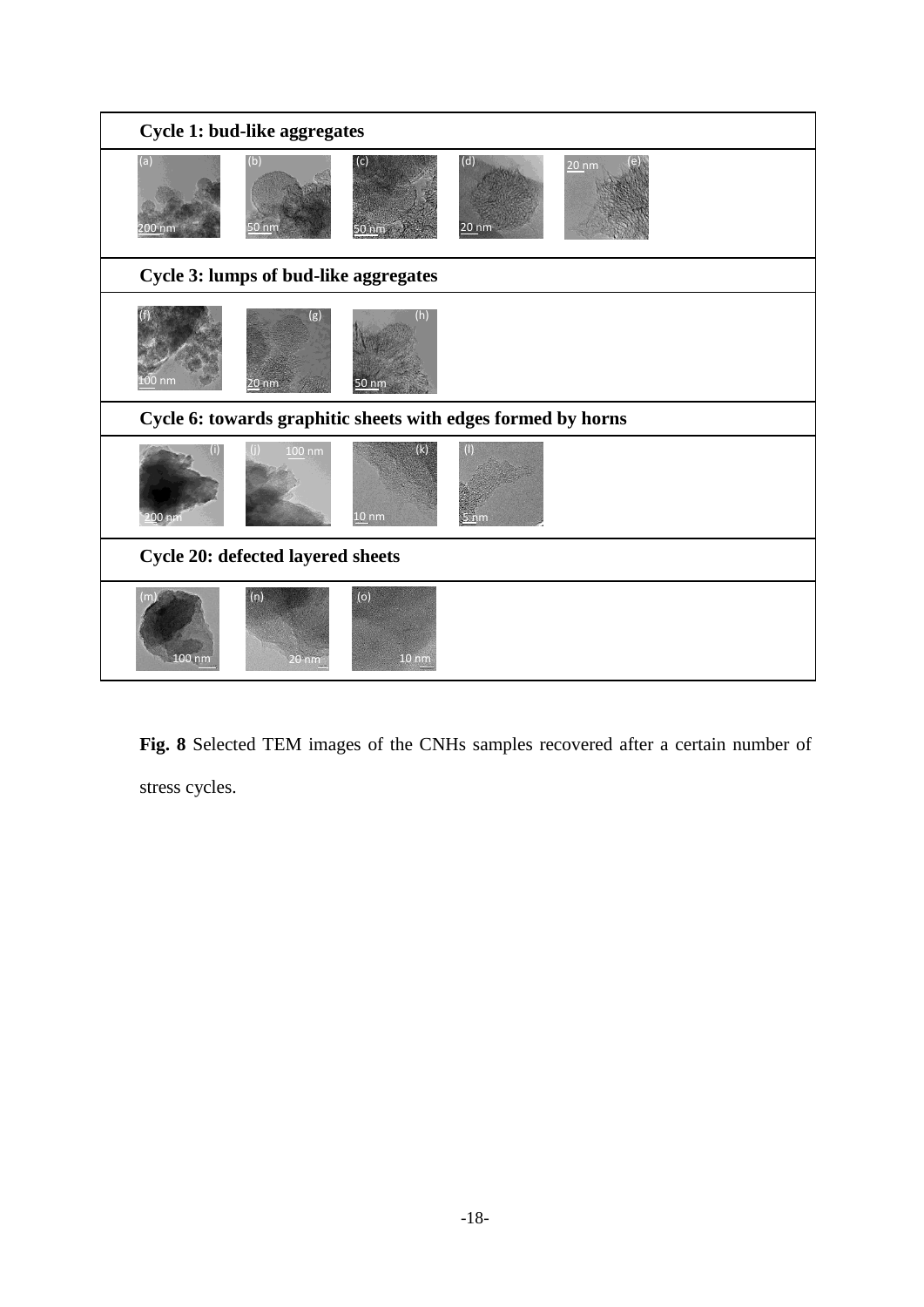#### **REFERENCES**

- 1 S. Iijima, *Nature*, 1991, **354**, 56-58.
- 2 K. Ajima, M. Yudasaka, K. Suenaga, D. Kasuya, T. Azami and S. Iijima, *Adv. Mater*., 2004, **16**, 307-401.
- 3 M. Vizuete, M. J. Gómez-Escalonilla, J. L. G. Fierro, M. Yudasaka, S. Iijima, M. Vartanian, J. Iehl, J. F. Nierengarten and F. Langa, *Chem. Commun*., 2011, **47**, 12771- 12773.
- 4 J. P. Lu, *Phys. Rev. Lett*., 1997, **79**, 1297-1300.
- 5 M. Meo and M. Rossi, *Comp. Sci. Tech*., 2006, **66**, 1597-1605.
- 6 E. Del Corro, J. González, M. Taravillo, E. Flahaut and V. G. Baonza, *Nano Lett*., 2008, **8**, 2215-2218.
- 7 A. J. Ghandour, I. F. Crowe, J. E. Proctor, Y. W. Sun, M. P. Halsall, I. Hernandez, A. Sapelkin and D. J. Dunstan, *Phys. Rev. B*, 2013, **87**, 085416.
- 8 J. A. Elliott, J. K.W. Sandler, A. H. Windle, R. J. Young and M. S. P. Shaffer, *Phys. Rev. Lett*., 2004, **92**, 095501.
- 9 D. Y. Sun, D. J. Shu, M. Ji, F. Liu, M. Wang and X. G. Gong, *Phys. Rev. B,* 2004*,* **70**, 165417.
- 10 M.-F. Yu, T. Kowalewski and R. S. Ruoff, *Phys. Rev. Lett*., 2001, **86**, 87-90.
- 11 A. L. Aguiar, A. San-Miguel, E. B. Barros, M. Kalbac, D. Machon, Y. A. Kim, H. Muramatsu, M. Endo and A. G. Souza Filho, *Phys. Rev. B*, 2012, **86**, 195410.
- 12 A. L. Aguiar, R. B. Capaz, A. G. Souza Filho and A. San-Miguel, *J. Phys. Chem. C,* 2012, **116**, 22637−22645.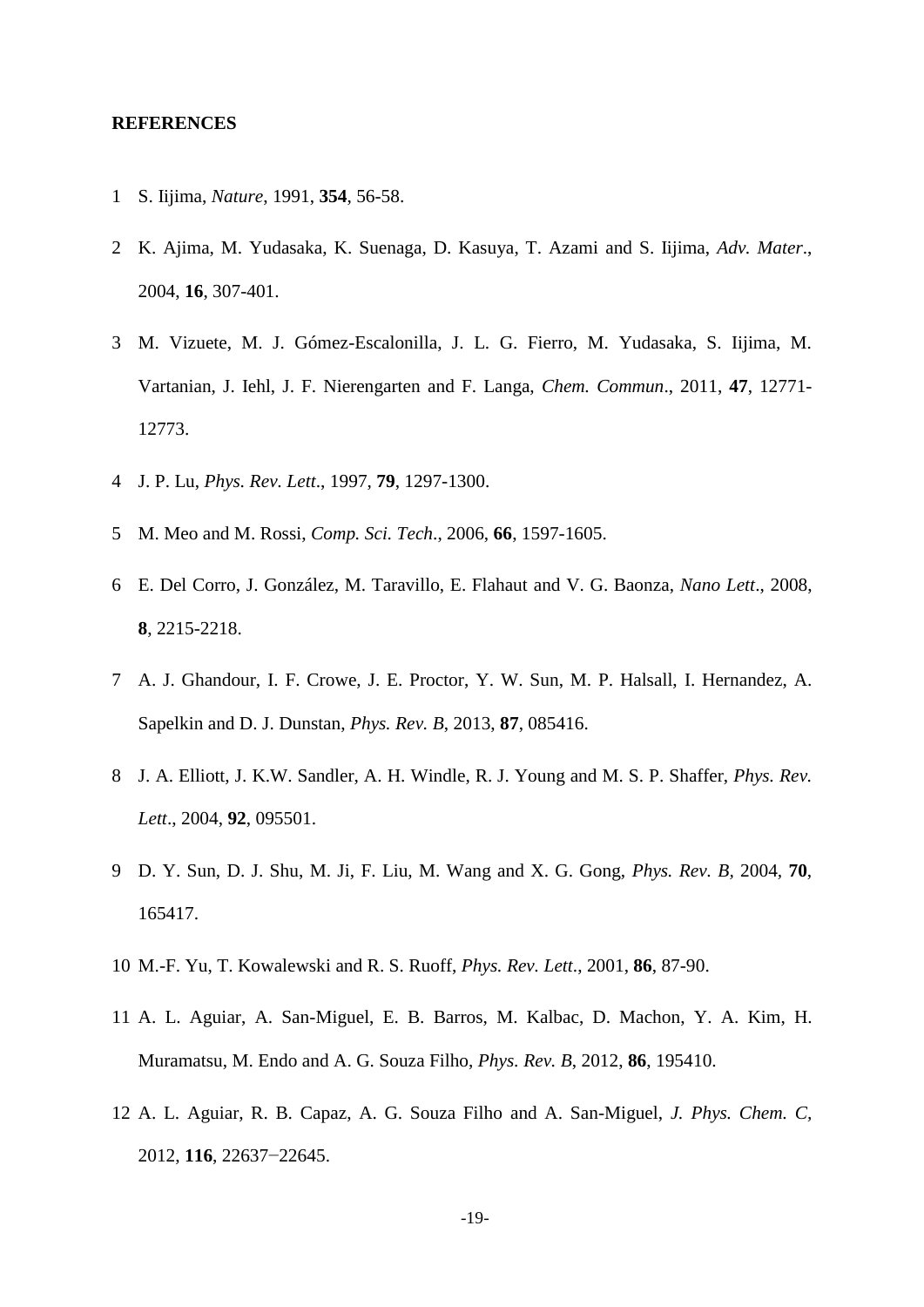- 13 E. Bekyarova, K. Murata, M. Yudasaka, D. Kasuya, S. Iijima, H. Tanaka, H. Kahoh and Kaneko, *J. Phys. Chem. B,* 2003, **107**, 4681-4684.
- 14 E. Bekyarova, K. Kaneko, M. Yudasaka, K. Murata, D. Kasuya and S. Iijima, *Adv. Mater*., 2002, **14**, 973-975.
- 15 M. Peña-Álvarez, E. del Corro, V. G. Baonza and M. Taravillo, *J. Phys. Chem. C*, 2014, **118**, 25132–25140.
- 16 E. Del Corro, M. Taravillo and V. G. Baonza, *Phys. Rev. B*, 2012, **85**, 033407.
- 17 U. D. Venkateswaran, A. M. Rao, E. Richter, M. Menon, A. Rinzler, R. E. Smalley and P. C. Eklund, *Phys. Rev. B,* 1999, **59**, 10928-10934.
- 18 S. Wang, B. Yang, J. Yuan, Y. Si, H. Chen, *Scientific Reports*, 2015, **5**, 14957.
- 19 B. Yang, S. Wang, Y. Guo, J. Yuan, Y. Si, S. Zhanga, H. Chen, *RSC Adv*., 2014, **4**, 54677-54683.
- 20 S. Wang, B. Yang, S. Zhang, J. Yuan, Y. Si, H. Chen, *ChemPhysChem*, 2014, **15**, 2749- 2755.
- 21 A. Jorio, A. G. Souza Filho, G. Dresselhaus, M.S. Dresselhaus, A. K. Swan, M.S. Ünlü, B. B. Goldberg, M. A. Pimenta, J. H. Hafner, C. M. Lieber and R. Saito, *Phys. Rev. B*, 2002, 65, 155412.
- 22 K. I. Sasaki, Y. Sekine, K. Tateno and H. Gotoh, *Phys. Rev. Lett*., 2013, **111**, 116801.
- 23 M. S. Dresselhaus, G. Dresselhaus, R. Saito and A. Jorio, *Phys. Reports*, 2005, **409**, 47- 99.
- 24 http://www.cnme.es/
- 25 V. G. Baonza, M. Taravillo, A. Arencibia, M. Cáceres and J. Núñez, *J. Raman Spectrosc*., 2003, **34**, 264-270.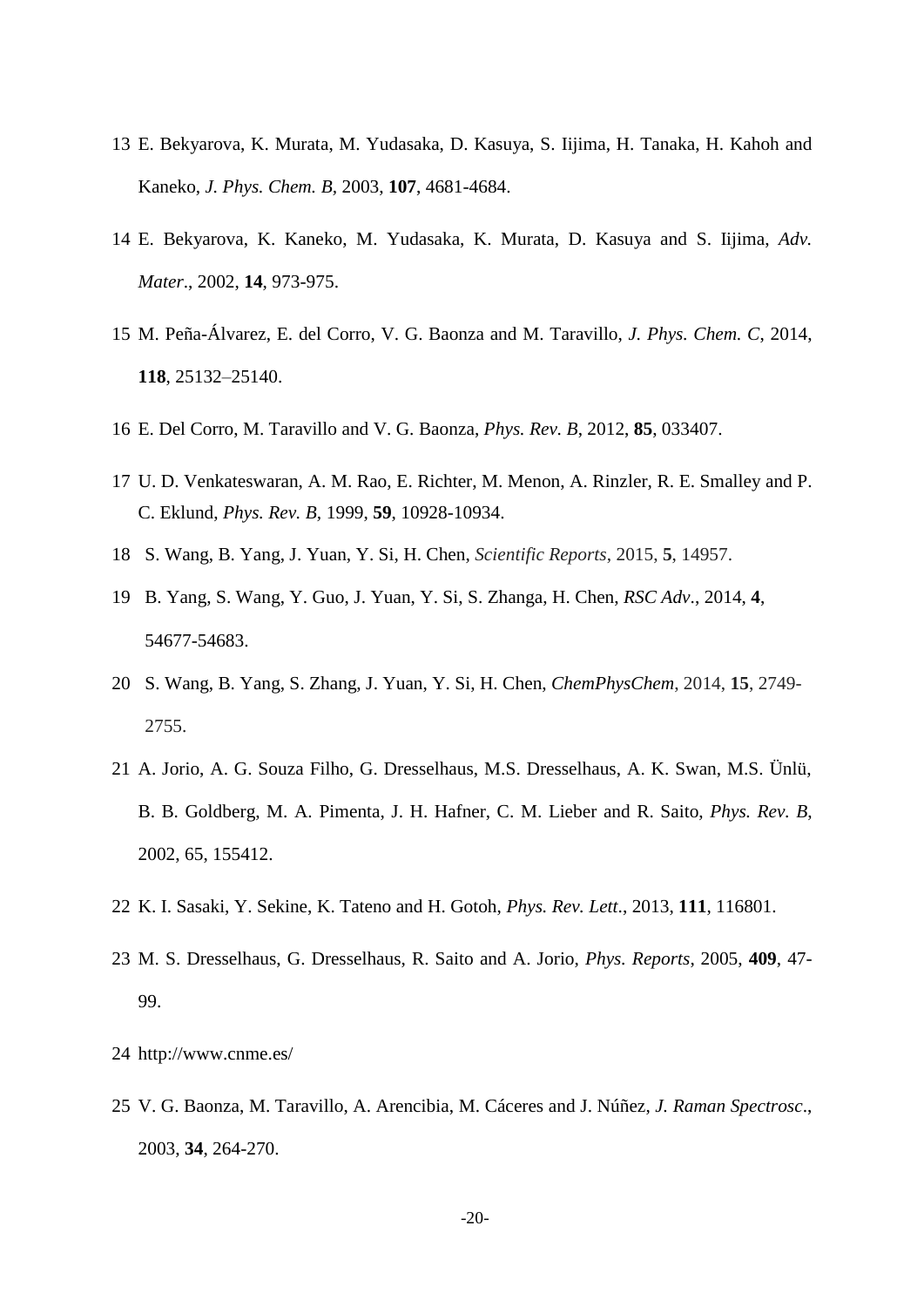- G. H. Watson Jr., W. B. Daniels and C. S. Wang, *J. Appl. Phys*., 1981, **52**, 956-958.
- J. A. Xu, E. Huang, J. F. Lin and L. Y. Xu, *Amer. Mineral*., 1995, **80**, 1157-1165.
- P. Loubeyre, F. Occelli and R. LeToullec, *Nature*, 2002, **416**, 613-617.
- B. J. Baer, M. E. Chang and W. J. Evans, *J. Appl. Phys*., 2008, **104**, 034504.
- T. Yamaguchi, S. Bandow and S. Iijima, *Chem. Phys. Lett*., 2004, **389**, 181-185.
- A. C. Ferrari and J. Robertson, *Phys Rev. B*, 2000, **61**, 14095-14107.
- L. G. Cançado, M. A. Pimenta, B. R. A. Neves, M. S. S Dantas and A. Jorio, *Phys. Rev. Lett*., 2004, **93**, 247201.
- A. C. Ferrari, J. C. Meyer, V. Scardaci, C. Casiraghi, M. Lazzeri, F. Mauri, S. Piscanec, D. Jiang, K. S. Novoselov, S. Roth and A. K. Geim, *Phys. Rev. Lett*., 2006, **97**, 187401.
- E. del Corro, A. Otero de la Roza, M. Taravillo and V. G. Baonza, *Carbon*, 2012, **50**, 4600-4606.
- T. Ch. Hirschmann, P. T. Araujo, H. Muramatsu, J. F. Rodriguez-Nieva, M. Seifert, K. Nielsch, Y. Ahm Kim and M. S. Dresselhaus, *ACS Nano,* 2014, **8**, 1330–1341.
- R. Saito, A. Jorio, A. G. S. Filho, A. Grueneis, M. A. Pimenta, D. Dresselhaus and M. S. Dresselhaus, *Physica B*, 2002, **323**, 100-106.
- J. Hong, M. K. Park, E. J. Lee, D. Lee, D. S. Hwang and S. Ryu, *Sci. Rep*., 2013, **3**, 2700.
- E. Del Corro, M. Taravillo and V. G. Baonza, *J. Raman. Spectrosc*., 2014, **45**, 476-480.
- N. Larouche and B. L. Stansfield, *Carbon*, 2010, **48**, 620–629.
- R. J. Nemanich and S. A. Dolin, *Phys. Rev. B*, 1979, **20**, 392–401.
- A. C. Ferrari and D. M. Basko, *Nature Nanotech*., 2013, **8**, 235-246.